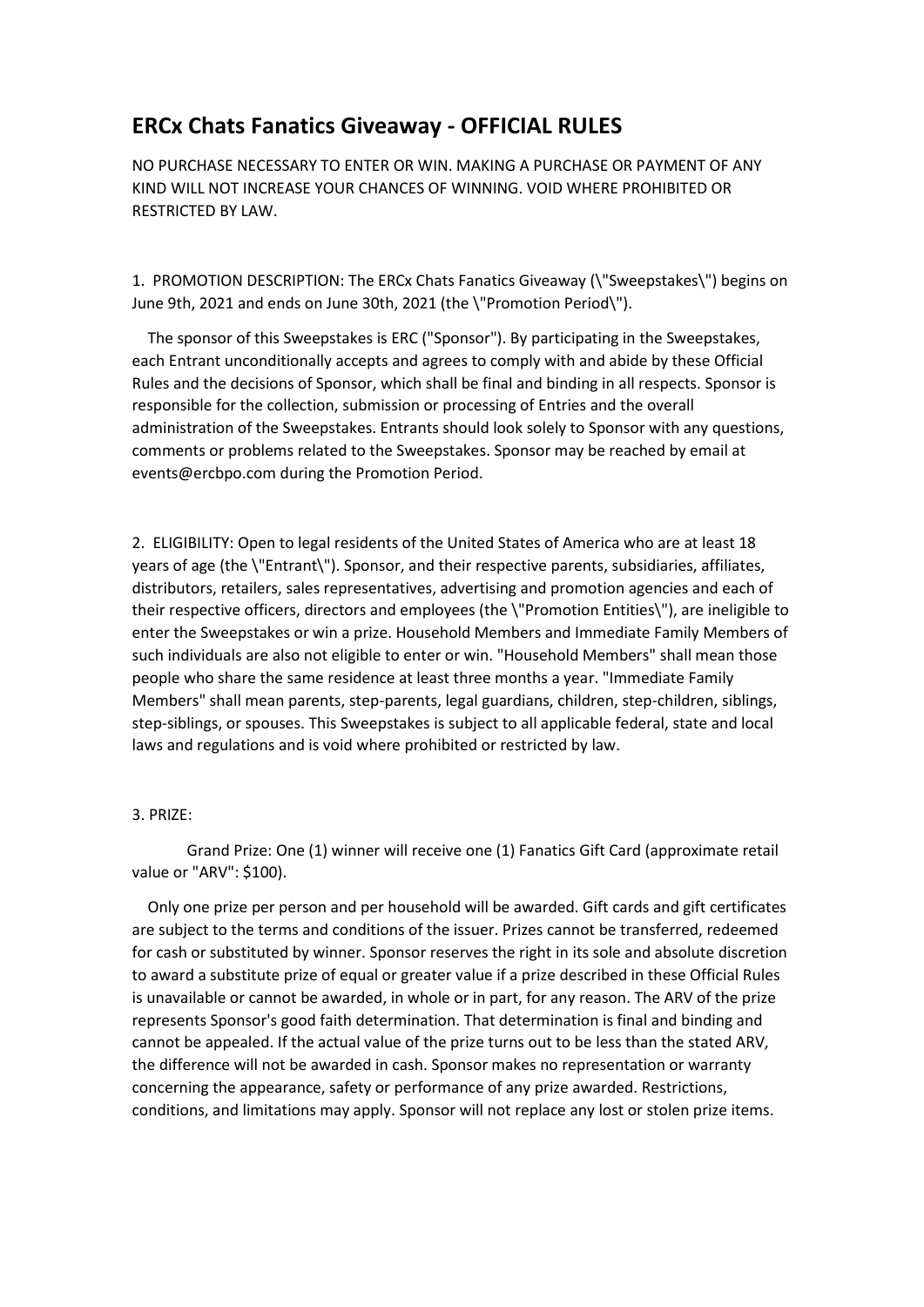This Sweepstakes is open to legal residents of the United States of America and Prize will only be awarded and/or delivered to addresses within said location. All federal, state and/or local taxes, fees, and surcharges are the sole responsibility of the prize winner. Failure to comply with the Official Rules will result in forfeiture of the prize.

4. HOW TO ENTER: Enter the Sweepstakes during the Promotion Period online by visiting the entry form, which can be found on the following website at www.ercbpo.com/ercxchats.

 Automated or robotic Entries submitted by individuals or organizations will be disqualified. Internet entry must be made by the Entrant. Any attempt by Entrant to obtain more than the stated number of Entries by using multiple/different email addresses, identities, registrations, logins or any other methods, including, but not limited to, commercial contest/sweepstakes subscription notification and/or entering services, will void Entrant's Entries and that Entrant may be disqualified. Final eligibility for the award of any prize is subject to eligibility verification as set forth below. All Entries must be posted by the end of the Promotion Period in order to participate. Sponsor's database clock will be the official timekeeper for this Sweepstakes.

5. WINNER SELECTION: The Winner(s) of the Sweepstakes will be selected in a random drawing from among all eligible Entries received throughout the Promotion Period with the correct answer of Sweepstakes question. The random drawing will be conducted within One (1) week after the Promotion Period by Sponsor or its designated representatives, whose decisions are final. Odds of winning will vary depending on the number of eligible Entries received.

6. WINNER NOTIFICATION: Winner will be notified by email at the email address provided in the Entry Information approximately One (1) week after the random drawing. Potential Winner must accept a prize by email as directed by Sponsor within Thirty (30) of notification. Sponsor is not responsible for any delay or failure to receive notification for any reason, including inactive email account(s), technical difficulties associated therewith, or Winner's failure to adequately monitor any email account.

 Any winner notification not responded to or returned as undeliverable may result in prize forfeiture. The potential prize winner may be required to sign and return an affidavit of eligibility and release of liability, and a Publicity Release (collectively \"the Prize Claim Documents\"). No substitution or transfer of a prize is permitted except by Sponsor.

7. PRIVACY: Any personal information supplied by you will be subject to the privacy policy of the Sponsor posted at the Privacy Policy on ERC's website. By entering the Sweepstakes, you grant Sponsor permission to share your email address and any other personally identifiable information with the other Sweepstakes Entities for the purpose of administration and prize fulfillment, including use in a publicly available Winners list.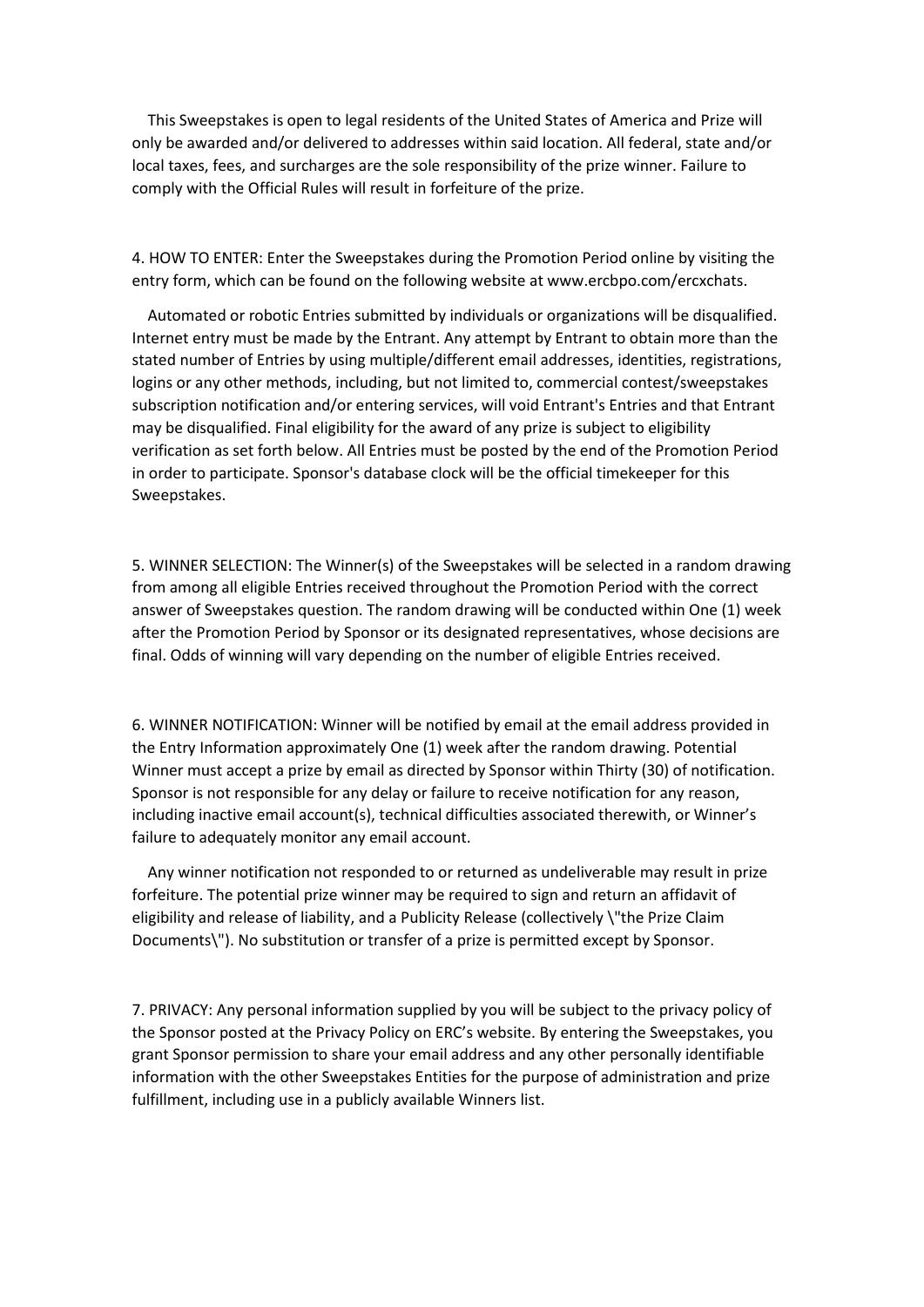8. LIMITATION OF LIABILITY: Sponsor assumes no responsibility or liability for (a) any incorrect or inaccurate entry information, or for any faulty or failed electronic data transmissions; (b) any unauthorized access to, or theft, destruction or alteration of entries at any point in the operation of this Sweepstakes; (c) any technical malfunction, failure, error, omission, interruption, deletion, defect, delay in operation or communications line failure, regardless of cause, with regard to any equipment, systems, networks, lines, satellites, servers, camera, computers or providers utilized in any aspect of the operation of the Sweepstakes; (d) inaccessibility or unavailability of any network or wireless service, the Internet or website or any combination thereof; (e) suspended or discontinued Internet, wireless or landline phone service; or (f) any injury or damage to participant's or to any other person's computer or mobile device which may be related to or resulting from any attempt to participate in the Sweepstakes or download of any materials in the Sweepstakes.

 If, for any reason, the Sweepstakes is not capable of running as planned for reasons which may include without limitation, infection by computer virus, tampering, unauthorized intervention, fraud, technical failures, or any other causes which may corrupt or affect the administration, security, fairness, integrity or proper conduct of this Sweepstakes, the Sponsor reserves the right at its sole discretion to cancel, terminate, modify or suspend the Sweepstakes in whole or in part. In such event, Sponsor shall immediately suspend all drawings and prize awards, and Sponsor reserves the right to award any remaining prizes (up to the total ARV as set forth in these Official Rules) in a manner deemed fair and equitable by Sponsor. Sponsor and Released Parties shall not have any further liability to any participant in connection with the Sweepstakes.

## 9. SOCIAL NETWORK DISCLAIMER

A LinkedIn account may be required to enter. If you don't already have a LinkedIn account, visit www.linkedin.com to create one. It is free to create an account. This promotion is in no way sponsored, endorsed or administered by, or associated with LinkedIn. You understand that you are providing your information to the Sponsor and not to LinkedIn. By participating via the LinkedIn platform, participants are also subject to LinkedIn's data policy and terms of use, which can be found at https://privacy.linkedin.com/ and https://www.linkedin.com/legal/user-agreement.

10. WINNER LIST/OFFICIAL RULES: To obtain a copy of the Winner List or a copy of these Official Rules, send your request along with a stamped, self-addressed envelope to ERC cc: ERCx Chats WHOOP Giveaway at 8014 Bayberry Rd, Jacksonville, FL 32256. Requests for the names of the winners must be received no later than One (1) week after the Promotion Period has ended. The winner list will be posted on LinkedIn after winner confirmation is complete.

## 11. SPONSOR: ERC, 8014 Bayberry Rd, Jacksonville, FL 32256, events@ercbpo.com